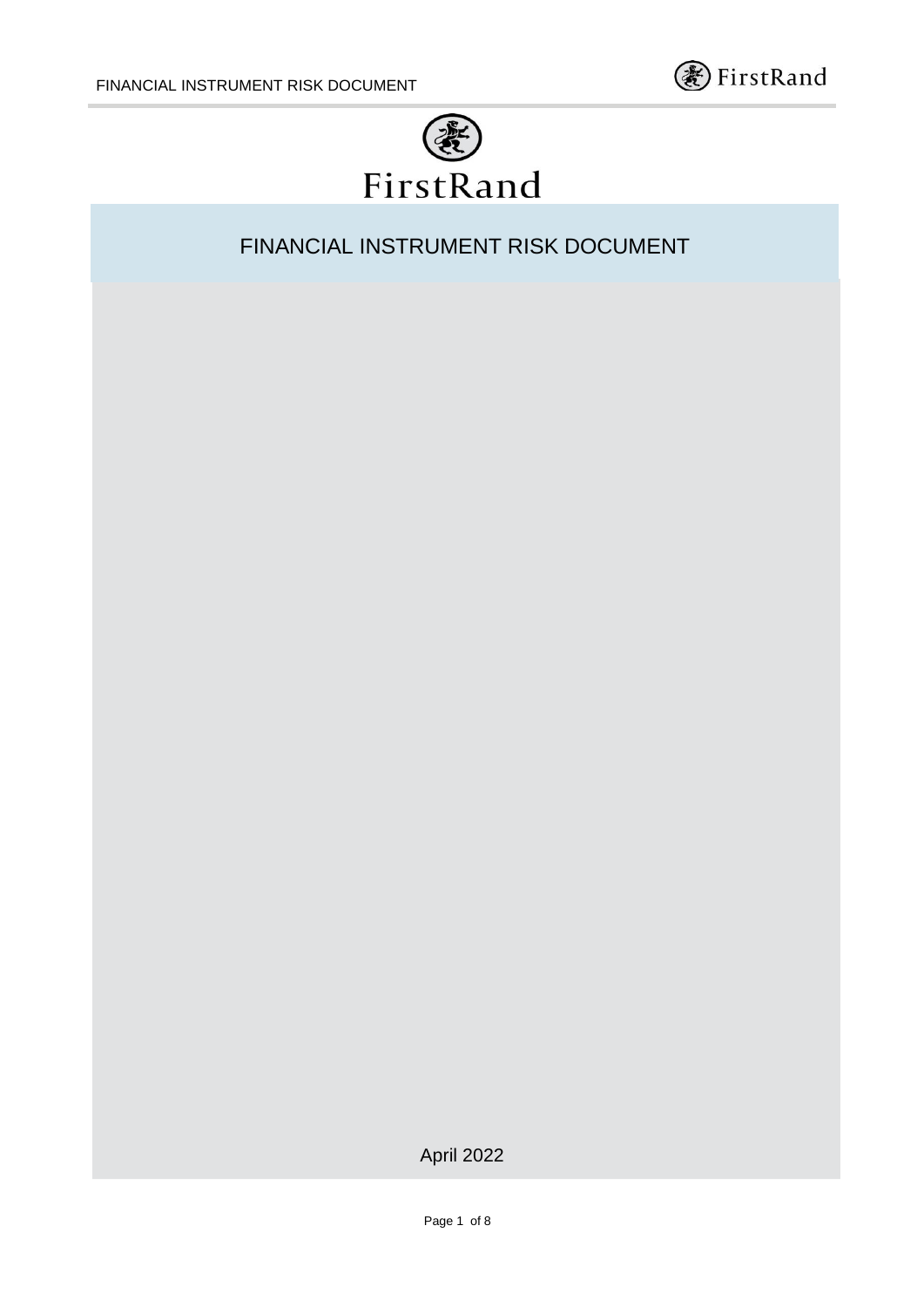# **TABLE OF CONTENTS**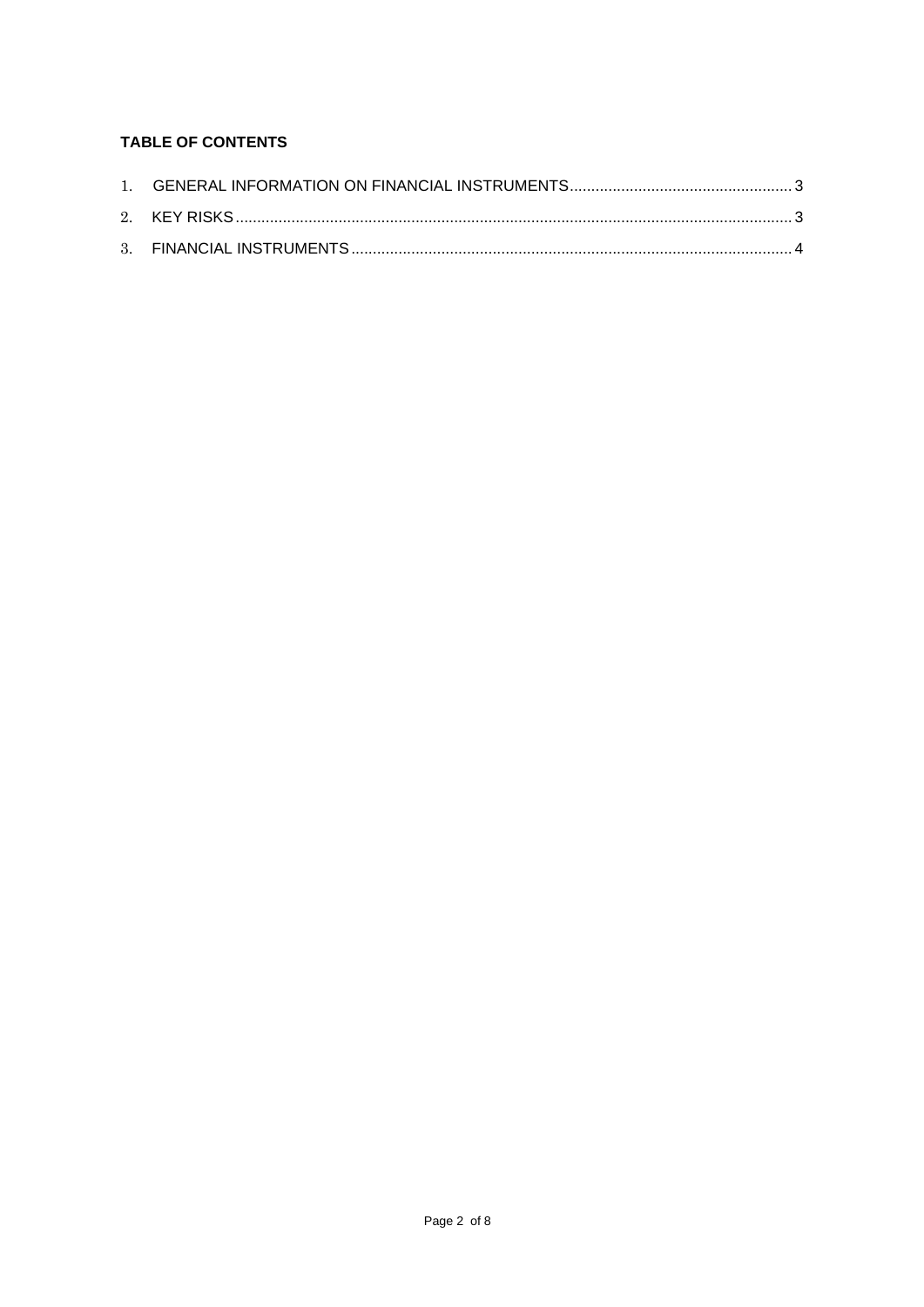## **1. GENERAL INFORMATION ON FINANCIAL INSTRUMENTS**

This document provides a summary description of the key risks, which must be considered when investing in financial instruments in respect of which FirstRand Bank Limited (London branch) ('FirstRand') and FirstRand Securities Limited (together FirstRand, we, our or us) may offer services to you. You should not engage in transactions in financial instruments without the knowledge and experience to understand the risk exposure. Also, you should satisfy yourself that the product is suitable for you considering relevant factors such as your current financial position. Investment risks can be managed or mitigated using certain financial instruments; however, these instruments may not be suitable for all investors as individual financial instrument carry specific risks and you should consider this in making any investment decision.

## **2. KEY RISKS**

### Credit Risk:

Credit risk is the risk of a borrower defaulting on a loan, or related financial obligation. In the event of a default event, or where the issuers credit rating is reduced, the value of issuers debt securities will fall.

### Issuer default risk:

Default risk is the possibility that a bond's issuer will go bankrupt and will be unable to pay its obligations in a timely manner if at all. If the bond issuer defaults, the investor can lose part or all the original investment and any interest that was owed. The solvency of an issuer can be impacted by economic, political, or business related events.

Liquidity Risk:

Liquidity risk is defined as the risk of incurring losses resulting from the inability to meet payment obligations in a timely manner when they become due or from being unable to do so at a sustainable cost.

### Currency risk:

Currency risk defines the exposure to exchange rate fluctuations and the resultant unpredictable gains or losses due to changes in the value of one currency in relation to another currency. Currency risk can be mitigated by investing in a singular domestic currency.

### Performance risk:

The performance of a company or investment either now or in the future cannot be guaranteed. Past performance should not be used to indicate future performance. The performance of an investment performance may be less than expected, and as a result can cause the price of the issuer's securities to fall.

#### Inflation risk:

Inflation risk is the risk that the purchasing power of your investment returns will be reduced by increasing inflation. Rising inflation that causes an increase in prices effectively lowers the real return of a given investment

### Market Risk:

Market risk can be defined as the risk arising from changes in stock prices, interest rates, exchange rates, and commodity prices. All investments are exposed to this risk.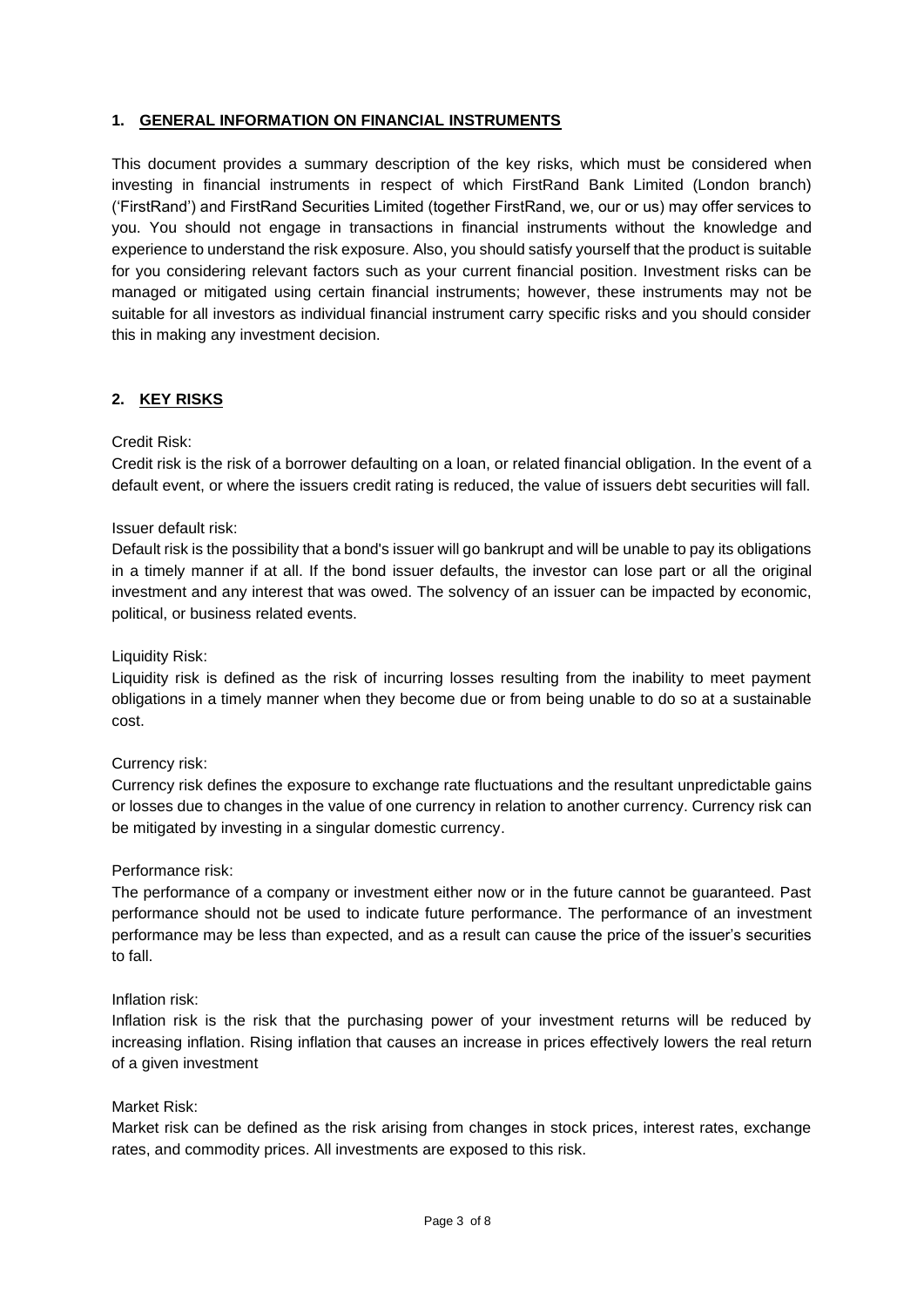## Country Risk:

Country risk is concerned with factors, such as currency controls or devaluation, political, socioeconomic events, for example, military conflicts, the destabilisation of governments, and any significant changes in regulation that may impact the ability of a company to operate .

## Interest rate risk:

Fluctuations in interest rates impact both money markets and capital markets and has a direct impact on the prices of fixed-interest securities. If interest rates rise this will typically have a negative impact on market prices in both equities and bonds. If interest rates fall, interest rates typically have a positive impact on market prices.

## Operational risk:

Operational risk can be defined as the risk of loss resulting from inadequate or failed internal processes, people, and systems or from external events.

### Settlement risk:

Settlement risk is the exposure to the possibility that one or more parties will fail in its contractual obligation to deliver within the terms of a contract on the agreed date.

## Fraud risk:

Fraud Risk is the exposure to financial, material, or reputational loss resulting from the fraudulent actions of a person or persons that are internal or external to the company.

### Legal risk:

Legal risk can be defined as the risk of financial or reputational loss due to a lack of awareness or misunderstanding of, or any ambiguity in, or reckless indifference to, the way in which laws and regulations apply to a business, its relationships, processes, products, and services.

## Tax risk:

Tax risk means a risk can be defined as the complexity of tax laws of individual countries that may be applicable to you. Therefore, you should consider the tax consequences of investments in financial instruments.

### **3. FINANCIAL INSTRUMENTS**

### **3.1 Debt securities**

Debt securities are financial instruments entitling owners of these securities to receive interest payments and then to receive back their capital upon maturity. Bonds, such as government bonds, corporate bonds and municipal bonds are examples of debt securities and are commonly issued for a fixed term and redeemed by the issuer at the end of that term.

Early redemption risk:

The issuer of debt securities may include provisions permitting early redemption of the debt securities. This is typically where market interest rates fall. Such early redemption may result in a change to the expected yield.

### **3.2 Securities Lending and Repurchase Transactions**

Sale and repurchase agreements ('repos') are an important feature of the financial markets. They enable a company to obtain a form of secured loan, using securities it owns as collateral, and they help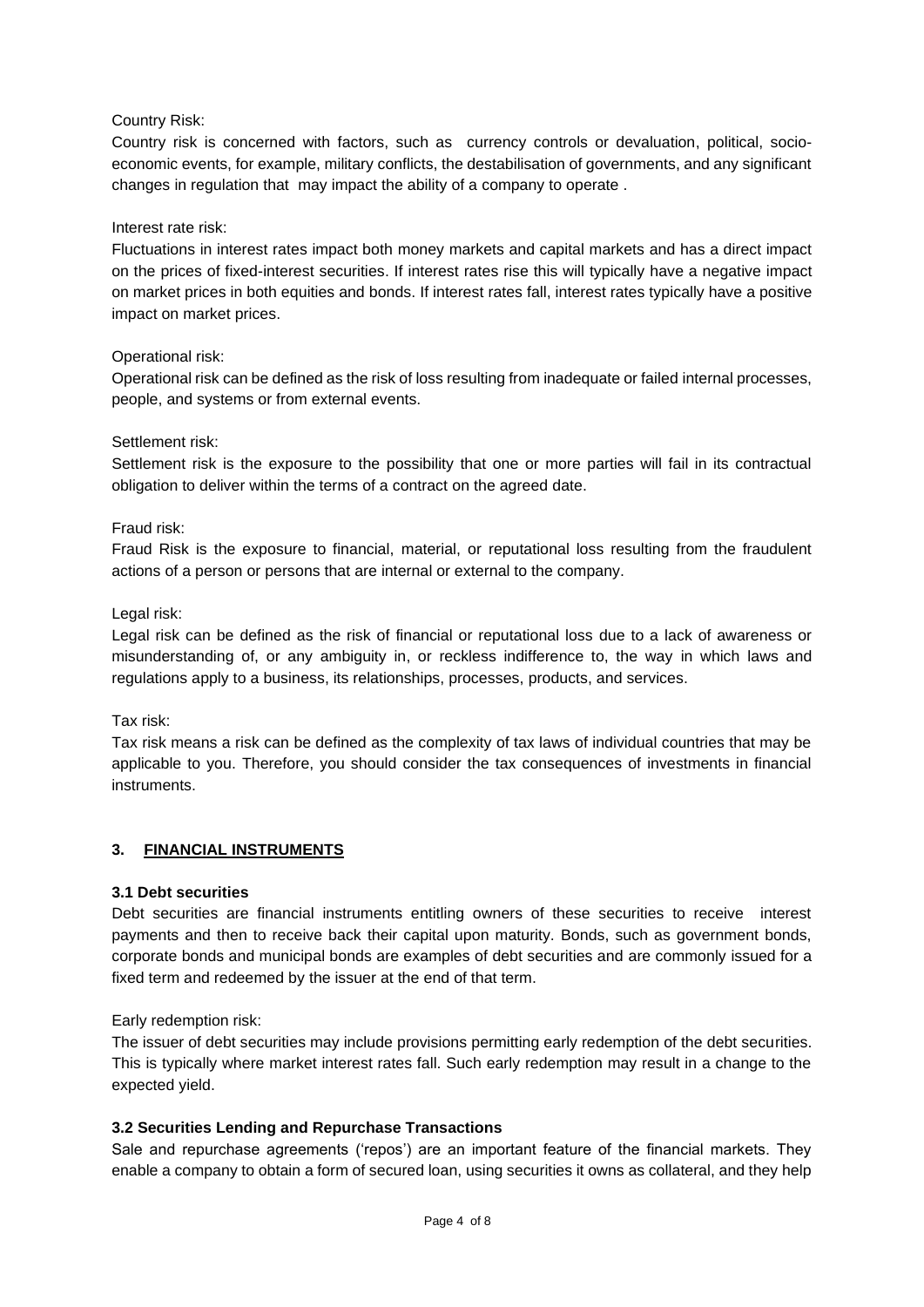promote trading in securities. Repos are generally carried out by banks and other financial institutions but are also entered into by treasury departments of large corporates, both as lenders and borrowers.

In essence repos involve a temporary transfer of the legal ownership of securities, while the economic ownership is retained by the original owner. Interest or dividends received by the temporary owner are passed to the original owner in the form of 'manufactured payments'.

A key difference between repo and securities lending is that the repo market overwhelmingly uses bonds and other fixed-income instruments as collateral, whereas an important segment of the securities lending market is in equities.

### Counterparty risk:

Collateralisation does not change the probability of default of a counterparty, so collateral taken from risky counterparties is more likely to be tested by a default and may turn out to be worth less than expected due to fluctuations in price, the impact of liquidation, and possible legal and operational problems.

#### **3.3 Money Market Instruments**

Money market instruments facilitate the lending and borrowing of money on a short-term basis i.e., generally a period of one year or less. The money market is, therefore, different from the capital market, which is concerned with medium and long-term credit. The definition of money for money market purposes is not confined to bank notes but includes a range of assets that can be turned into cash at short notice, such as Treasury Bills, certificates of deposit and commercial paper.

#### General risks:

Although these instruments are deemed to be lower risk you may still be exposed to interest and market risks when markets are volatile.

### **3.4 Exchange Traded Funds**

An Exchange traded fund (ETF) is a basket of securities of closed end securities that you can buy or sell on a stock exchange. ETFs are offered on virtually every conceivable asset class from traditional investments to so-called alternative assets like commodities or currencies. ETFs are commonly used to track indices, securities, or investment strategies. ETFs are exposed to market risk and performance risk, described in section 2 above.

#### **3.5 Derivatives**

Investments in derivative instruments typically carry additional risks, for example the failure of a counterparty to meet contractual obligations because of insolvency, liquidity issues, market disruption or volatility or even bankruptcy.

#### Securitised Derivatives:

Securitised derivatives are transferable securities whose value is based upon underlying assets. These financial instruments typically carry an increased level of risk caused by the effects of gearing. A small initial payment or deposit can result in larger potential gains but also losses. Additionally, this can also mean that relatively small price movements can result in a proportionately larger movements in the value of your investment. Securitised derivatives typically have a limited life and can expire without any remaining value if the underlying securities does not perform as expected, and you should therefore consider your risk appetite and ability to sustain losses of this extent before entering into a transaction.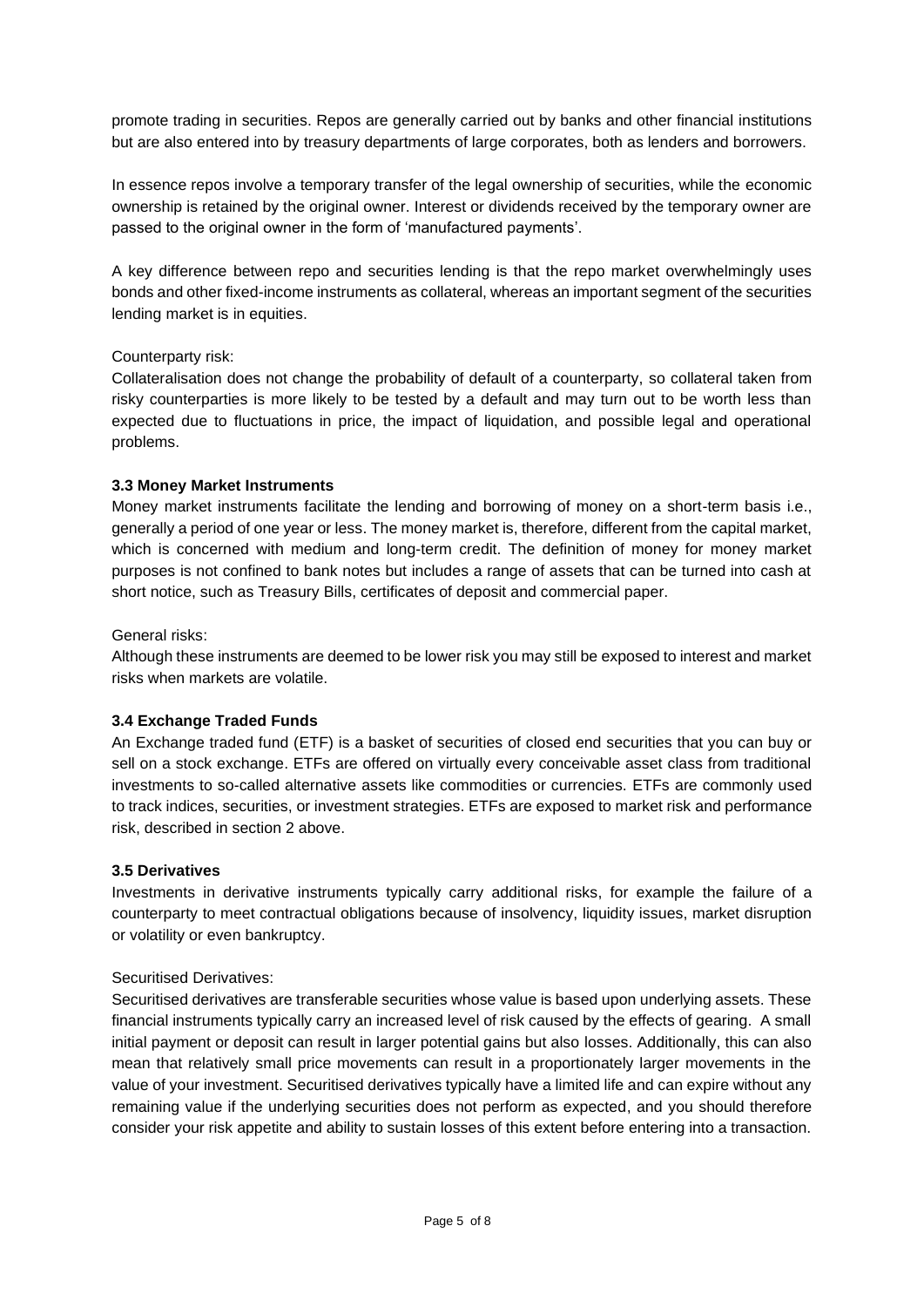### Over the counter (OTC) Derivatives:

In some circumstances, where it is not clear whether the transaction is to be executed OTC or on exchange , FirstRand will endeavour to make it clear to you if you are entering into an OTC transaction. OTC trades are executed directly between two parties, without the supervision of an exchange. When executing OTC transactions, you will lose some of the benefits of using an exchange, for example, liquidity and transparency. Accordingly, OTC transaction expose you to the risk of being unable to close out your position or to establish a fair price.

### Contingent Liability Investment Transactions:

A contingent liability is derivative transaction under the terms of which you (a client) will or may be liable to make further payments (other than charges) when the transaction falls to be completed or upon the earlier closing out of your position. Derivatives such as credit default swaps or options may involve contingent liabilities. This may result in a client incurring losses greater than the amount originally invested or any premium received (sold options) based upon market events, for example, an asset reaching a strike price.

### **3.6 Futures and Forwards**

A forward contract or simply a forward is a non-standardised contract between two parties to buy or sell an asset at a specified future time at a price agreed on at the time of conclusion of the contract, making it a type of derivative instrument. A futures contract (sometimes called futures) is a standardised legal agreement to buy or sell something at a predetermined price at a specified time in the future, between parties not known to each other. The asset transacted is usually a commodity or financial instrument. These types of financial instrument carry specific risks as noted below:

### Gearing:

The effect of gearing, which is typically used in futures and forwards trading, is that a small initial payment or deposit can result in larger potential gains but also losses. Additionally, this can also mean that relatively small price movements can result in a proportionately larger movements in the value of your investment.

### Market risk:

The duration of futures or forwards contracts are normally fixed on the trade date and, accordingly, timing can potentially impact the performance of the contract. The value of the transaction can vary positively or negatively based on market fluctuation in the price of the underlying asset, interest rates, dividends, and volatility.

### **3.7 Options**

An option is a financial instrument that is based on the value of underlying securities. An options contract provides the buyer with the opportunity to buy or sell, depending on the type of contract they hold, the underlying asset. Each contract has a specific expiration date by which the holder must exercise their option. The stated price on an option is known as the strike price. The most common options are put options and call options. These types of financial instrument carry specific risks, some of which are noted below:

### Writing Options:

As an options holder, you risk the entire amount of the premium you pay. But as an options writer, you take on a much higher level of risk. For example, if you write an uncovered call, you face unlimited potential loss, since there is no cap on how high a stock price can rise.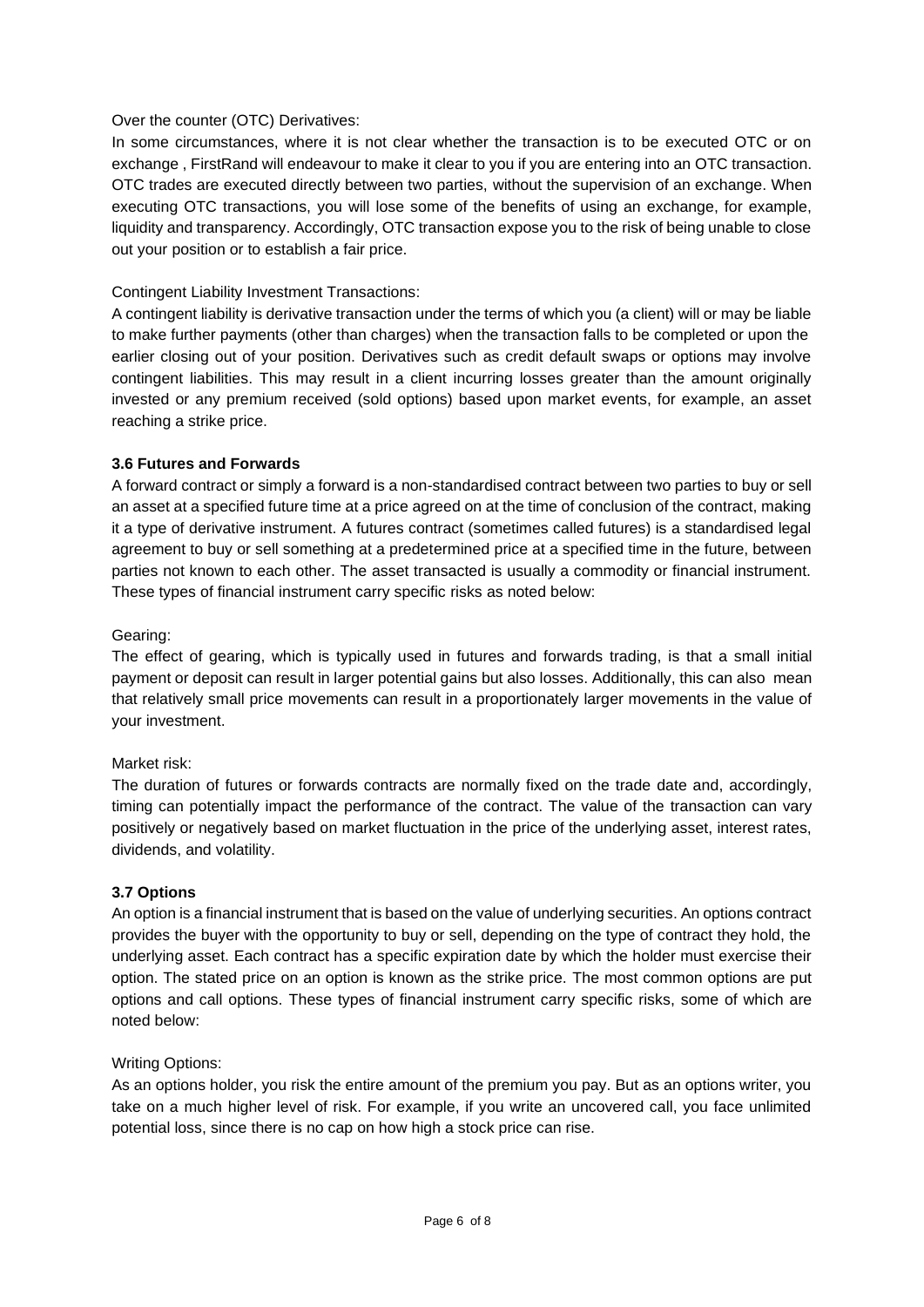# Buying Options:

Buying options involves less risk than selling options because, if the price of the underlying asset moves against you, you can simply allow the option to lapse. The maximum loss is limited to the premium, plus any commission or other transaction charges.

## Traditional Options:

A traditional options contract gives a holder a choice or right to buy or sell the underlying asset at an established price before or on the expiration date. These contracts do not obligate the holder to transact the trade.

## **3.8 Swaps**

A swap is an agreement between two counterparties to exchange financial instruments or cashflows or payments for a certain time. Typically, swaps involve cash based on a notional principal amount. Swaps are exposed to changes in interest rate risks and market, described in section 2 above.

## **3.9 Structured Products**

Structured products are financial instruments whose performance or value is linked to that of an underlying asset, product, or index. The scope is very wide but can often include a basket of securities, options, debt issuance, currencies, or a mixture of these. Some of the associated risks are shown below:

## Capital risk:

When the performance of a structured product depends on the performance of underlying assets or indices, the fluctuation of related price movements can result in the loss of capital.

Liquidity risk:

Typically, investors will not be able to access to their capital for term of the structured product, without exposure to the risk of loss on the principal.

Issuer Risk: As per risks in section 2 above.

# **3.10 Structured Capital-at-Risk Products (SCARPS)**

SCARPS refers to a product, other than a derivative, which provides an agreed level of income or growth over a specified investment period and displays the following characteristics:

- a) the customer is exposed to a range of outcomes in respect of the return of initial capital invested
- b) the return of initial capital invested at the end of the investment period is linked by a pre-set formula to the performance of an index, a combination of indices, a 'basket' of selected stocks (typically from an index or indices), or other factor or combination of factors; and
- c) if the performance in (b) is within specified limits, repayment of initial capital invested occurs, but if not, the customer could lose some or all the initial capital invested.

SCARPS are typically share-based investments and can offer attractive returns. However, poor performance may result in you losing some or all the capital you invested. SCARPS can invest in a wide range of financial investments to include shares or debt securities. Debt securities include both government and corporate bonds.

### **3.11 Foreign Markets and Foreign Denominated Securities**

Transactions conducted on foreign markets will involve different risks from transactions conducted on UK markets.